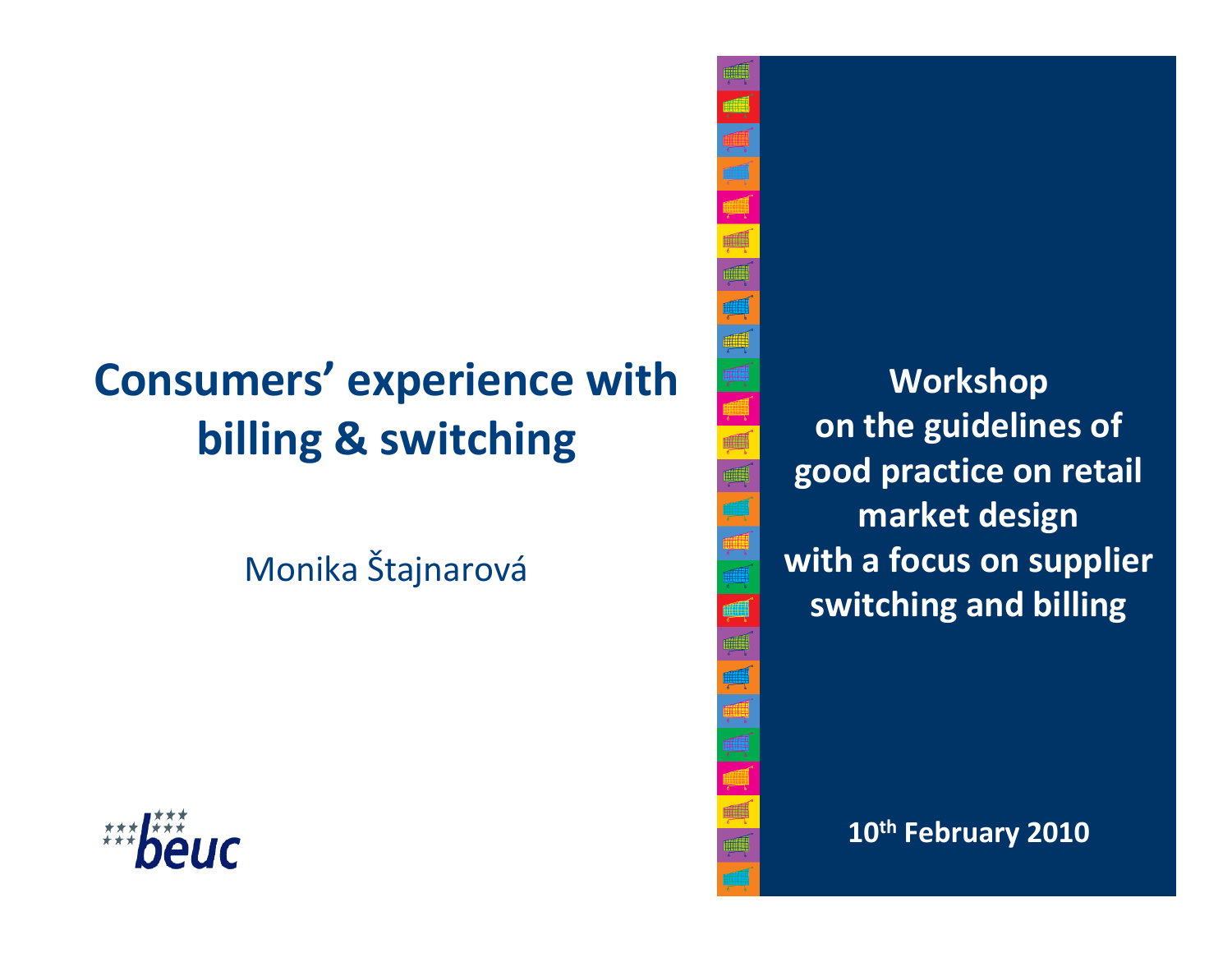# BEUC ? BERRK ? BEUIK ?

#### European Consumers' Organisation:

- $\Box$ 1962: Established by 6 consumer organisations
- $\Box$ 2011: 44 independent national consumer organisations from 31 European countries (EU, EEA and applicant countries)



www.beuc.eu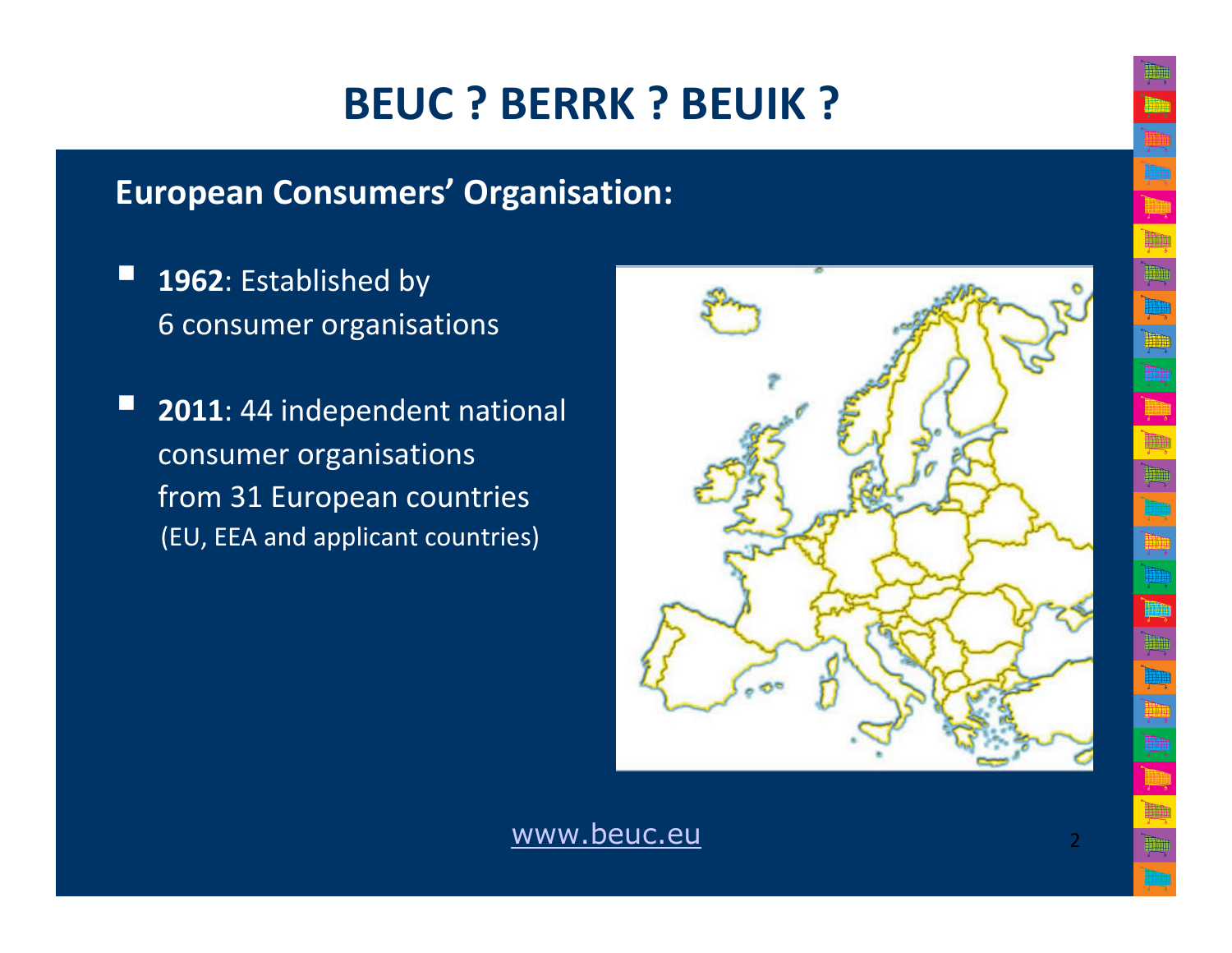#### Consumers' experience in the imperfect internal energy market

- □ Complaints - billing, difficulties in switching, non transparent pricing policies, aggressive marketing practices, poor complaints handling;
- □ Comparable information which could stimulate consumers to switch are often not available;
- □ Energy invoices, which are the best way to inform consumer about their consumption, remain unclear and complicated;
- □ Very low level of trust in energy suppliers - difficulties to claim consumer rights;
- $\Box$  Limited competition on the market - lack of choice;
- □ Expansion of fuel poverty without compensatory measures.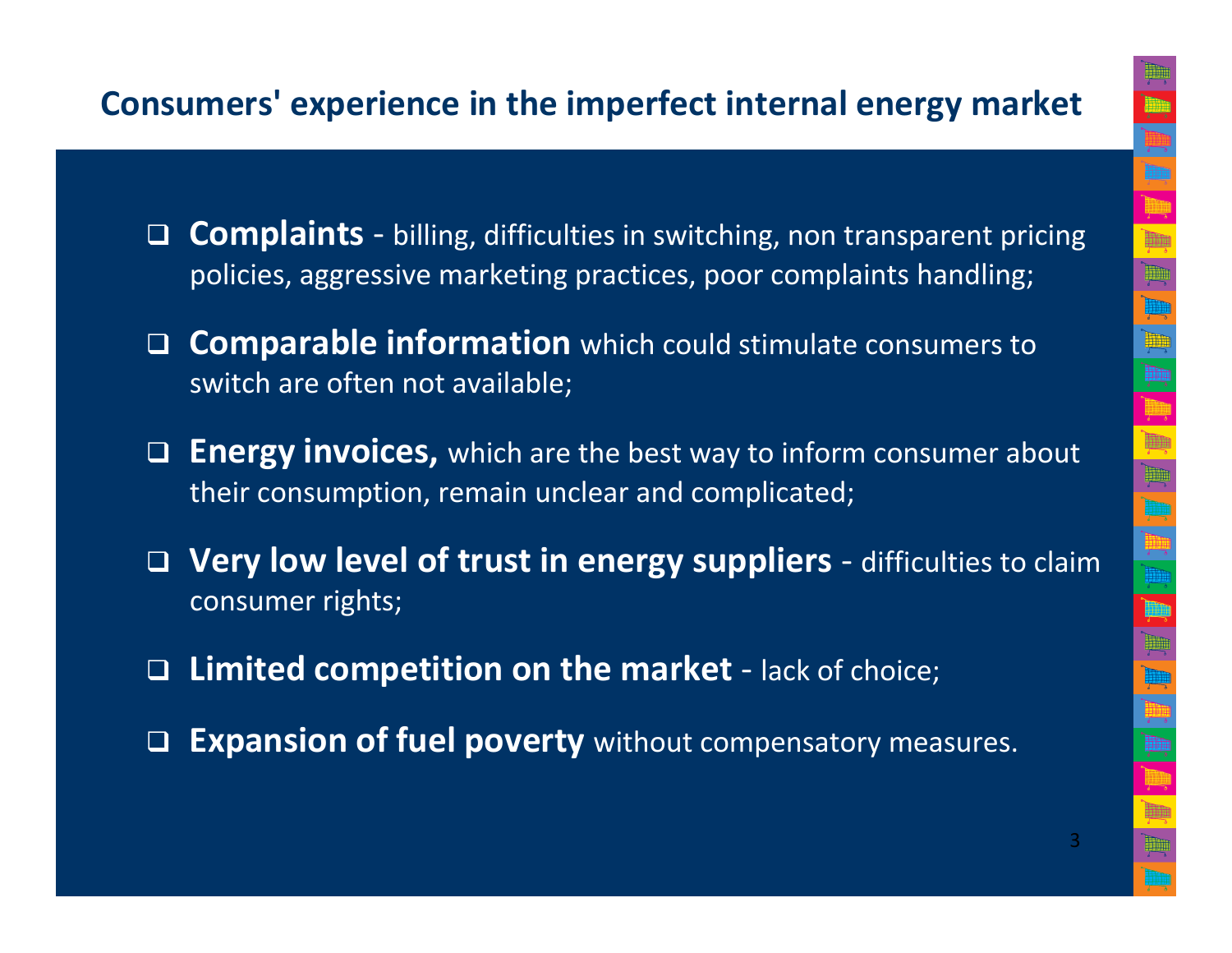### How to deliver benefits to consumers

Focus on the development, protection and promotion of consumer rights in particular transparency, fairness of offers and prices and combat mis-selling.

□ Strong and proactive national regulators;

- $\Box$  Proper implementation of existing legislation and further regulatory interventions;
- **a** Empowering consumers;
- $\Box$ Focus on vulnerable consumers.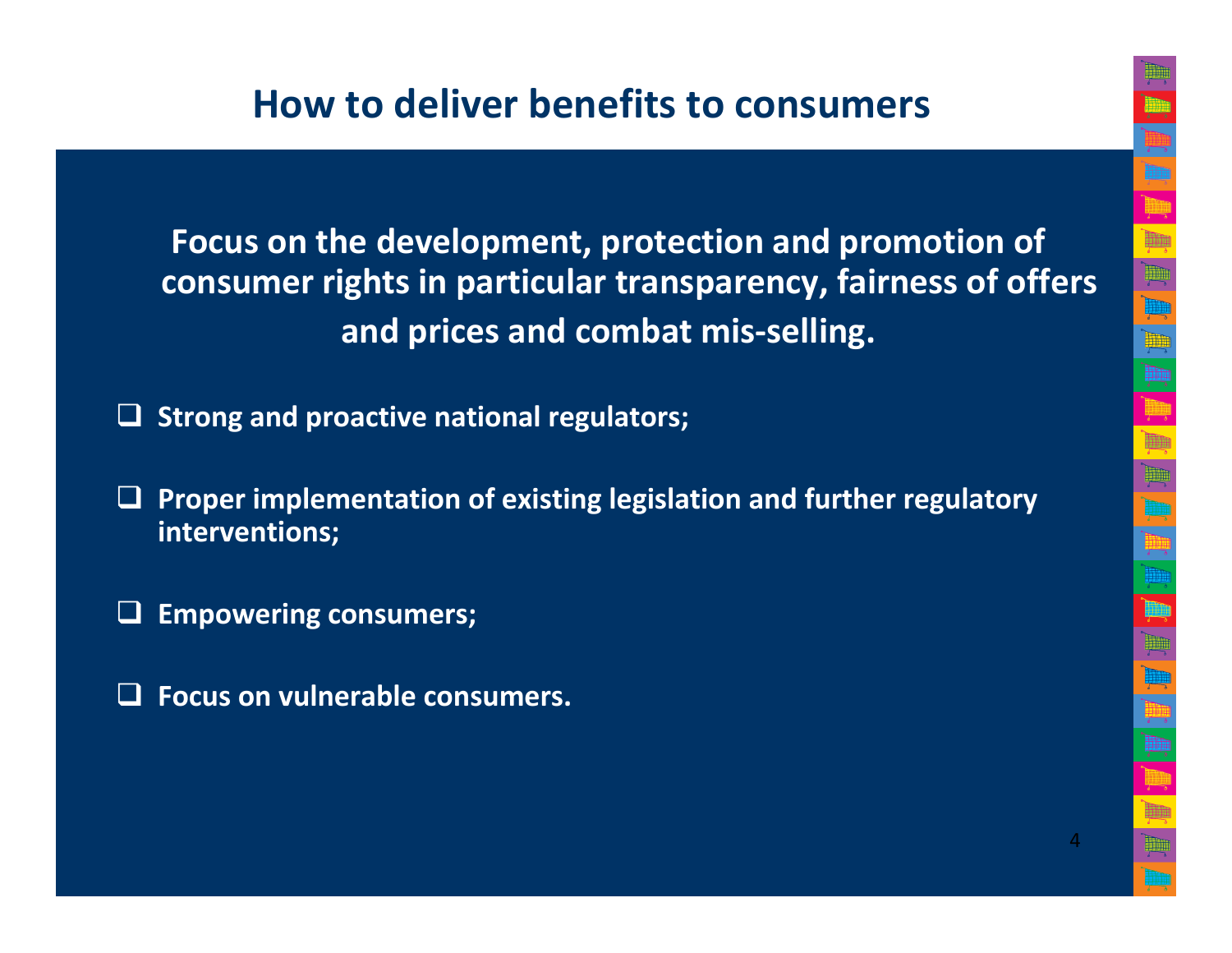### Consumer complaints

Total energy related complaints between June 2009 and May 2010:





5

Source: The analysis of consumer complaints by BEUC's member Altroconsumo, Italy; 2010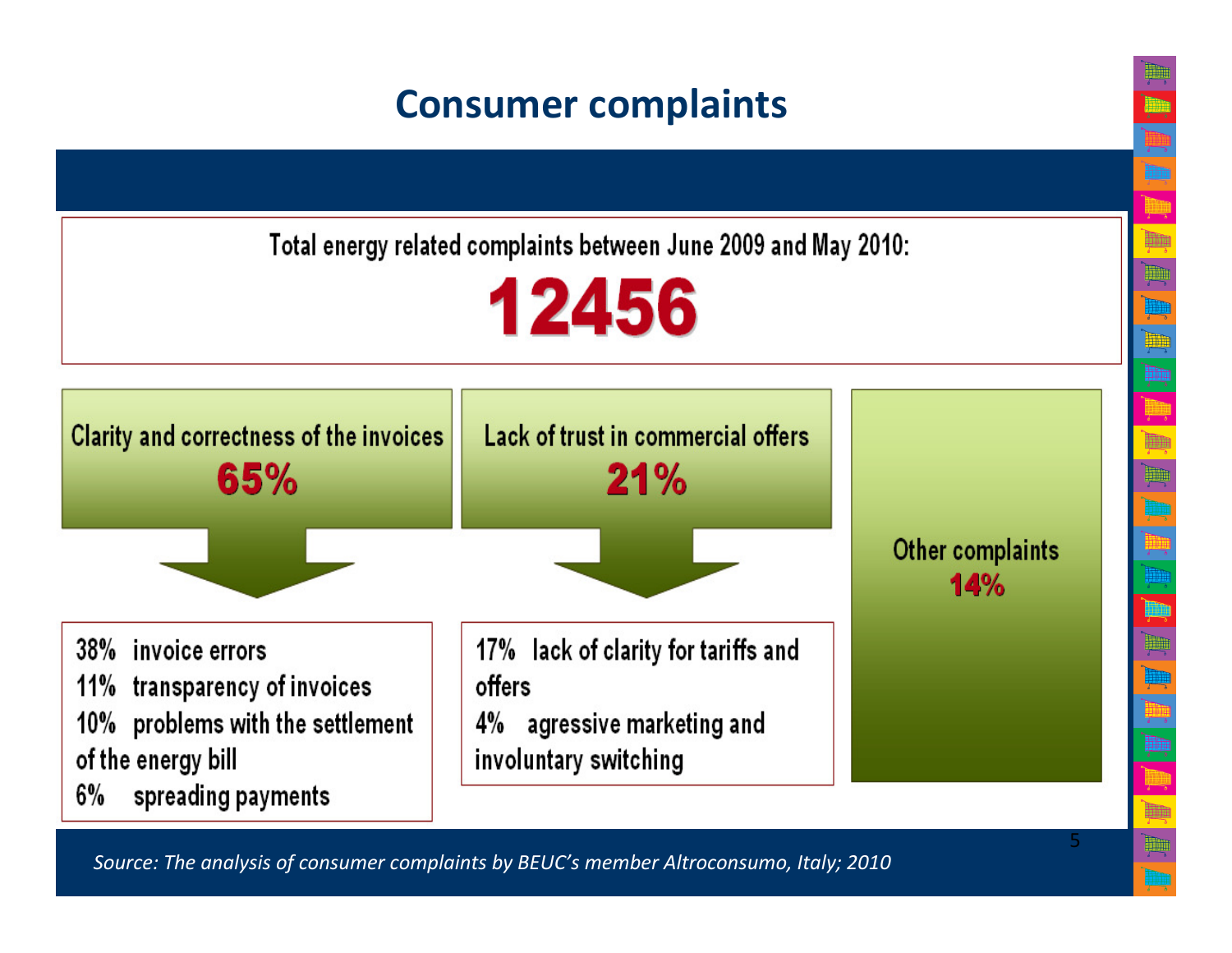# Billing

# - Different requirements across Europe:

- $\blacksquare$  binding legislation setting out the content of the bills; guidelines; recommendations…
- $\Box$  Energy bill must be:
- $\Box$ accurate,
- $\Box$ readable,
- $\Box$ comparable,
- C transparent,
- $\Box$ and easy to understand.
- □ Consumer testing proving that consumers really understand<br>their energy bills their energy bills.

6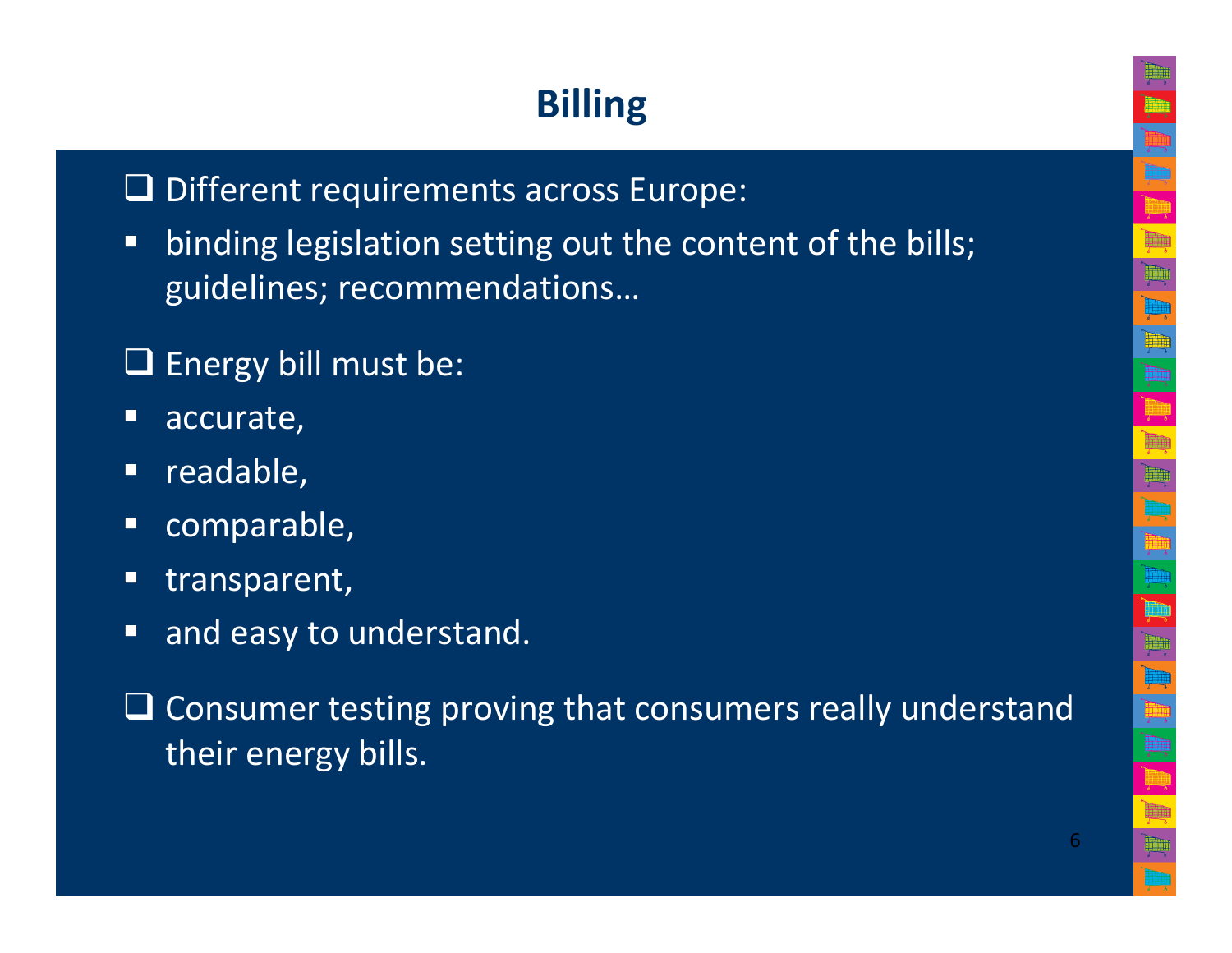### Billing

# **Q Composition of energy bills**

 $\Box$ 1<sup>st</sup> page most important info, then more details, glossary;

#### - Comparability box - an itemised summary box on bills and statements

 $\Box$ Enabling consumers to see key information at a glance;

#### $\Box$ Transparency on bills and meter readings

- It should be clear if a bill is based on an estimated reading;
- $\Box$  Energy suppliers to use the historical consumption and comparison with the actual consumption;

- Same terms and definitions.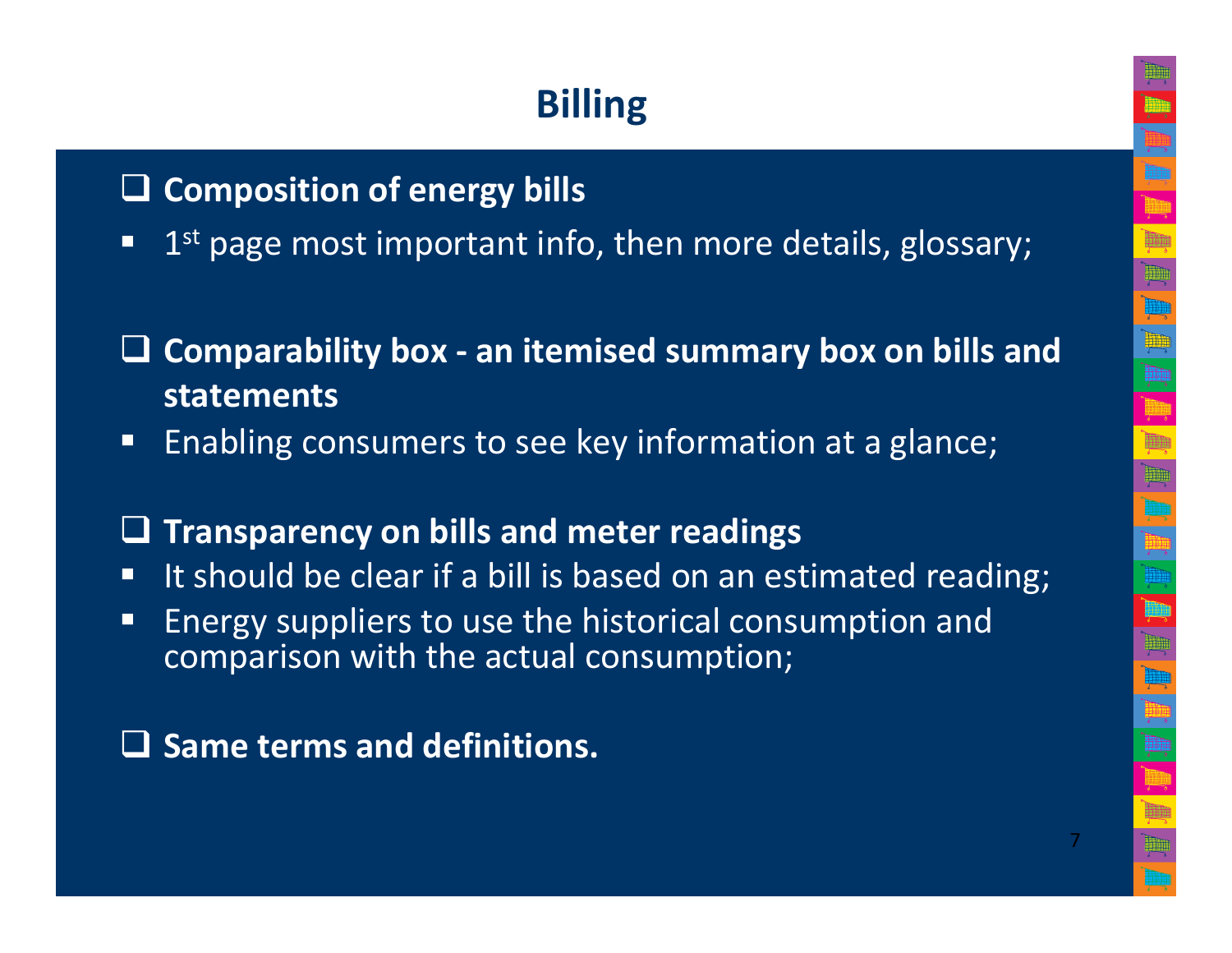### Switching (1)

□ Competition in the retail market is essential:

- to ensure high quality services at the lowest prices;
- $\Box$ to allow customers to get the best possible deal available;

# □ Opening of energy markets:

- energy consumers very often face misleading information/advertising and aggressive selling practices;
- $\Box$  While switching became technically easier, information is not always available;

# **□ 3rd Energy Package – switching within 3 weeks;**

 $\Box$  Smart meters – shorter switching period possible but risks still remain remain.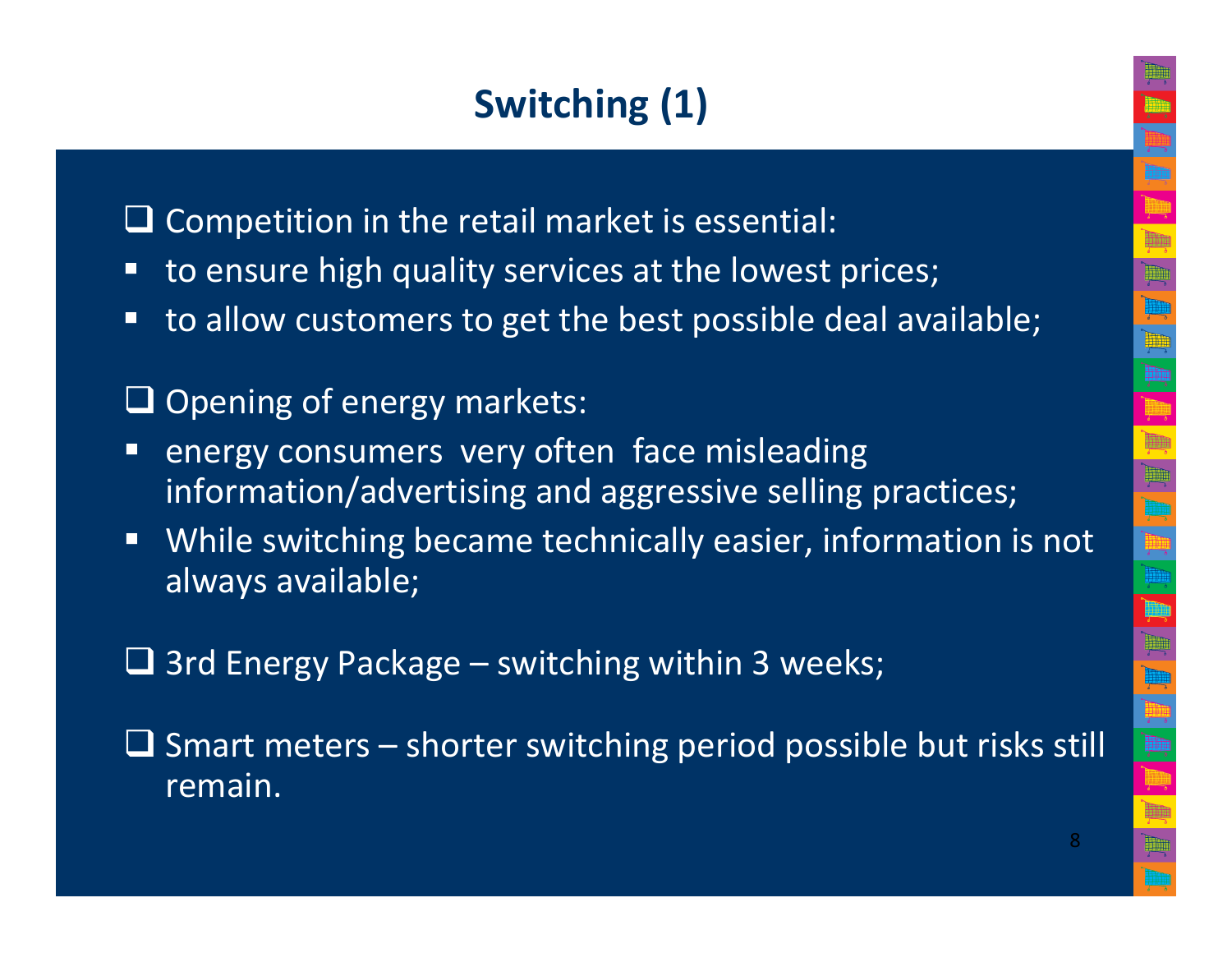### Switching (2)

- $\Box$  Information given to consumers about contractual terms, conditions, general information => Limited number ofconsumers switching;
- $\Box$  Comprehensive tariffs (clarity of tariffs, comparability) – Problems with number and complexity of tariffs;
- $\Box$ Consumer access to comparable information - bills;
- $\Box$  Other sources of information for comparability of offers (online tools – administrated by regulators and consumer NGOs; commercial comparison websites should be certified and monitored by energy regulators);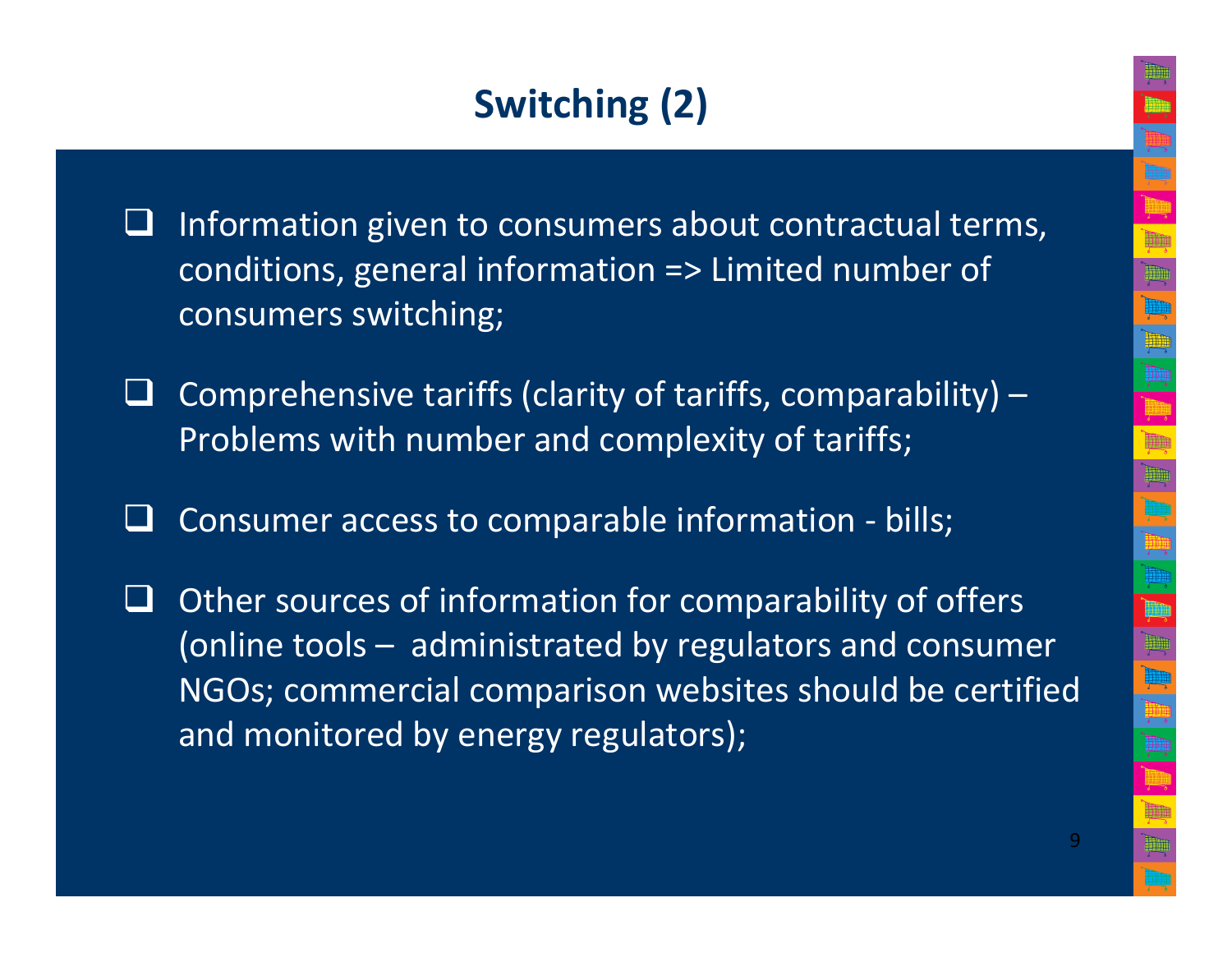# Switching (3)

In order to be able to choose, consumers need proper information:

- $\Box$  General information on their ability to change and how to change supplier;
- □ Awareness of the different existing suppliers;
- $\Box$  General contract information such as the duration of the contract and the tariff structure: contract and the tariff structure;
- **□** Information on costs and consumption.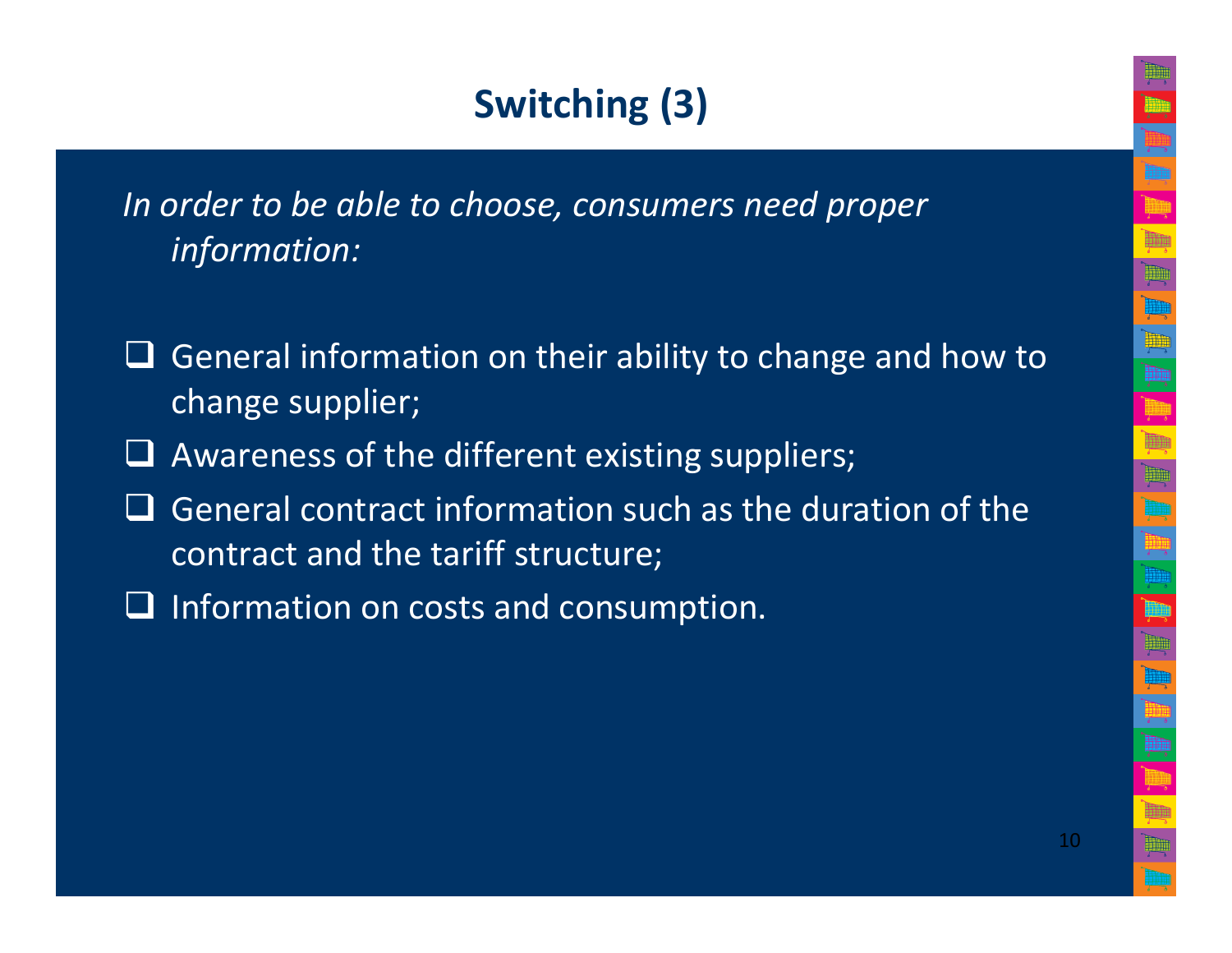### The way forward

Enable consumers to make well informed choice:

- - Fair competition, well informed choice, clear & transparent tariffs, easy switch, increased quality of services, effective complaint handling procedure & redress);
- $\Box$ Energy suppliers need to take immediate steps to simplify their bills;
- $\Box$ Bill structure facilitating price comparison;
- $\Box$ Various bill design (innovations, best practices across Europe);
- $\Box$ Not complicated or confusing tariffs;
- $\Box$ Communication tools & channels;
- $\Box$ Single points of contact.